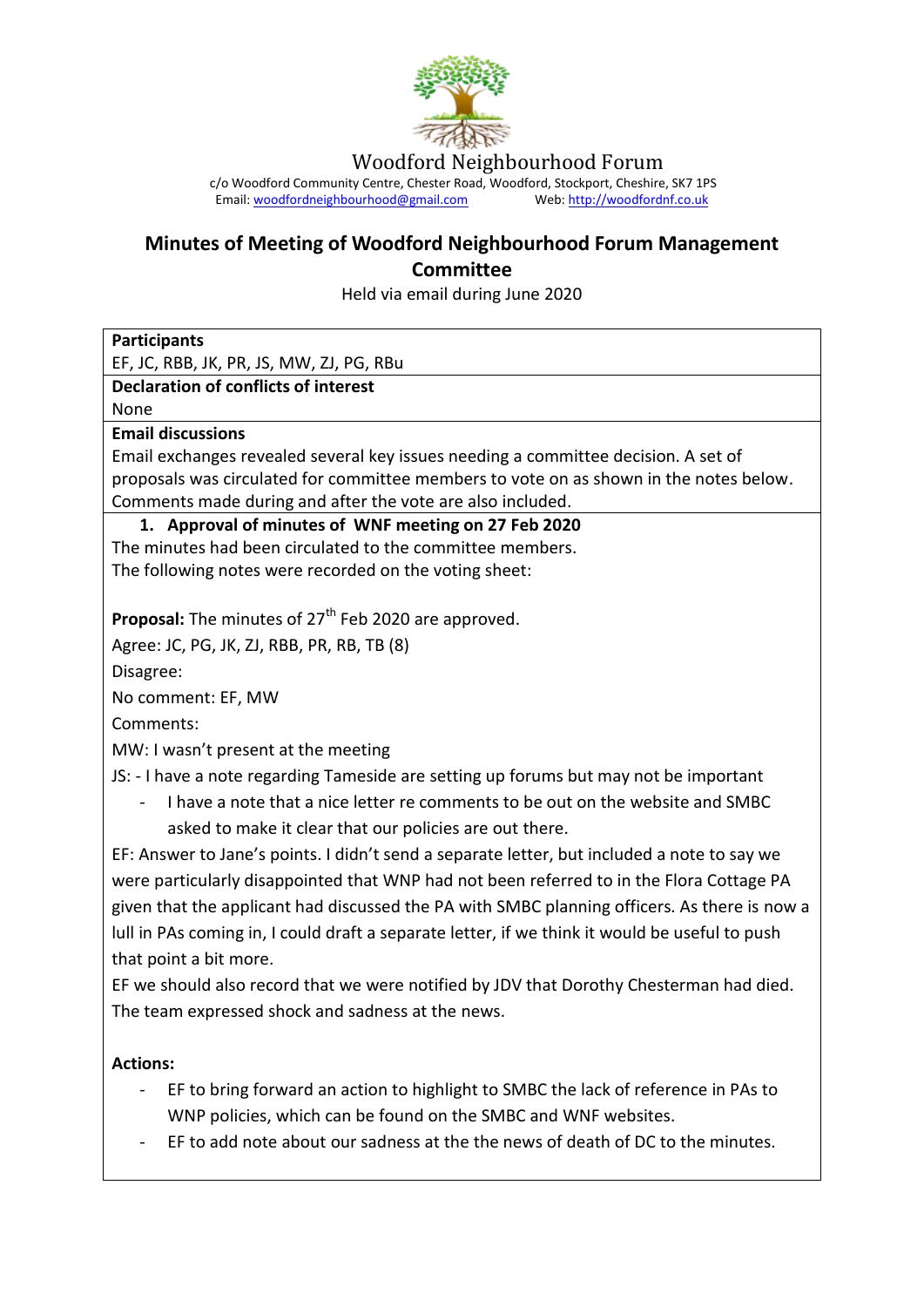### **2. Meetings during the Covid-19 emergency**

Options discussed included email, Zoom or group of six in a garden. Email was the most popular option.

Discussion included accessibility and reliability of video conference facilities, and need to ensure that the quorum rules (one third of the committee) were followed. It was suggested that email was okay, provided that one third of the committee participated in the voting. The following notes were recorded on the voting sheet:

**Proposal:** During lockdown we will hold meetings via email.

Agree: JC, EF, PG, JK, JS, ZJ, RBB, MW, PR, RB, TB (11) Disagree:

No comment:

**Action**: EF to set up meetings via email until such time as we can meet again.

### **3. Website style**

JC had updated the WNF website during April and used a different style and software (Elementor for Wordpress). JC was thanked for her efforts. In the past there have been two committee members able to edit the website: JC and EF. JC was showing EF how to use the new software in order to restore this situation.

The following notes were recorded on the voting sheet:

**Proposal:** The updated website style is approved.

Agree: EF, PG, JK, JS, ZJ, RBB, MW, PR, RB, TB (10)

Disagree:

No comment: JC

**Action:** EF and JC to work together on editing tutorials.

### **4. WNF responses to PAs**

There had been discussion about the workload and the style of response, focussing on assessing against WNP policies and including assessment against Local Plan and NPPF policies where appropriate.

The following notes were recorded on the voting sheet:

**Proposal:** Committee will continue to respond to PAs as we are doing and review workload after 12 months at (i.e. end July 2020).

Agree: JC, EF, PG, JK, JS, ZJ, RBB, MW, PR, RB, TB (11)

Disagree:

No comment:

Comments:

JS: Yes (it is already on the website)?

EF: Answer to Jane's point. Yes, it has been approved by several of us and is on the website, but I put it in here so that approval is recorded in minutes of a formal meeting.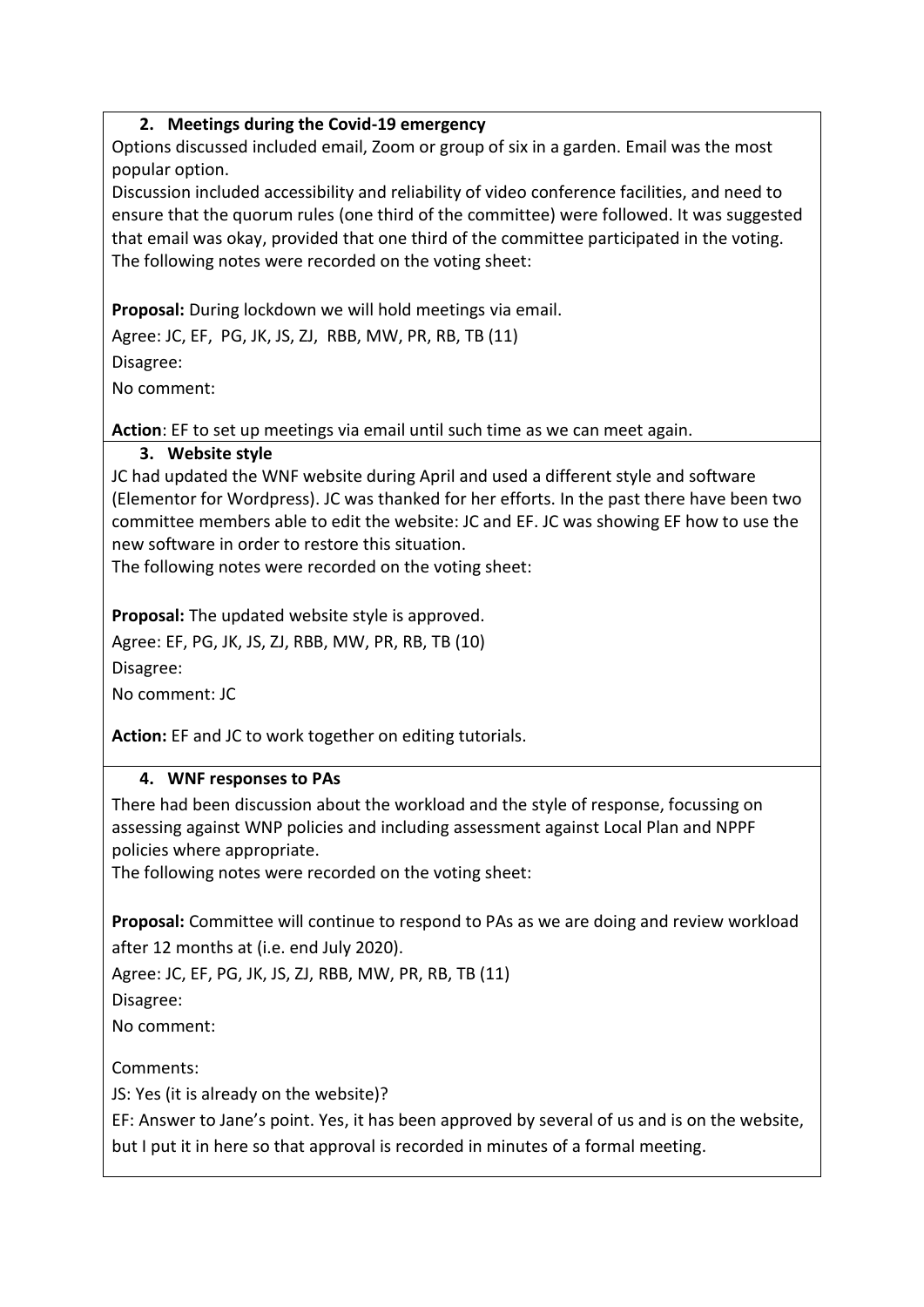**Action:** EF and JK to continue to respond to PAs as we are doing, taking account of comments from committee members.

## **5. PA table on website**

JC had prepared a table of the planning applications that had been sent to WNF as consultee. The table included a link to the PA on the SMBC website, WNF response and the SMBC decision with Appeal result where applicable.

The following notes were recorded on the voting sheet:

**Proposal:** The table of Planning Applications is approved for public view/circulation. Agree: JC, EF, PG, JK, JS, ZJ, RBB, MW, PR, RB, TB (11) Disagree:

No comment:

### **6. Updating the PA table**

There was a discussion about the frequency of updated the table. As the frequency of new planning applications is variable it was agreed that no specific timetable should be set, but it would be update regularly when needed.

The following notes were recorded on the voting sheet:

**Proposal:** We will update the PA table on the website on a regular basis.

Agree: JC, EF, PG, JK, JS, ZJ, RBB, MW, PR, RB, TB (11)

Disagree:

No comment:

**Action:** JC to update the table on the website at regular intervals when needed.

## **7. Notification about PA table**

There was a discussion about notifying members and other residents about the addition of the table to the website. EF had drafted a proposed email which appeared at the bottom of the voting sheet.

The following notes were recorded on the voting sheet:

**Proposal:** We will circulate an email (see below for who are the recipients) providing the link to the table on the website and saying that the table will be updated regularly.

Agree: JC, EF, PG, JK, JS, ZJ, RBB, MW, PR, RB, TB (11)

Disagree:

No comment:

**Action:** EF to circulate email via mailchimp (as set up by JC see item 18).

## **8. Contact information on website**

In the email discussion it was noted that the WNF email address was not provided on the website at the time. JC had explained that this was for security reasons because publishing your email address on a website makes is open to abuse. It would be easily added. EF had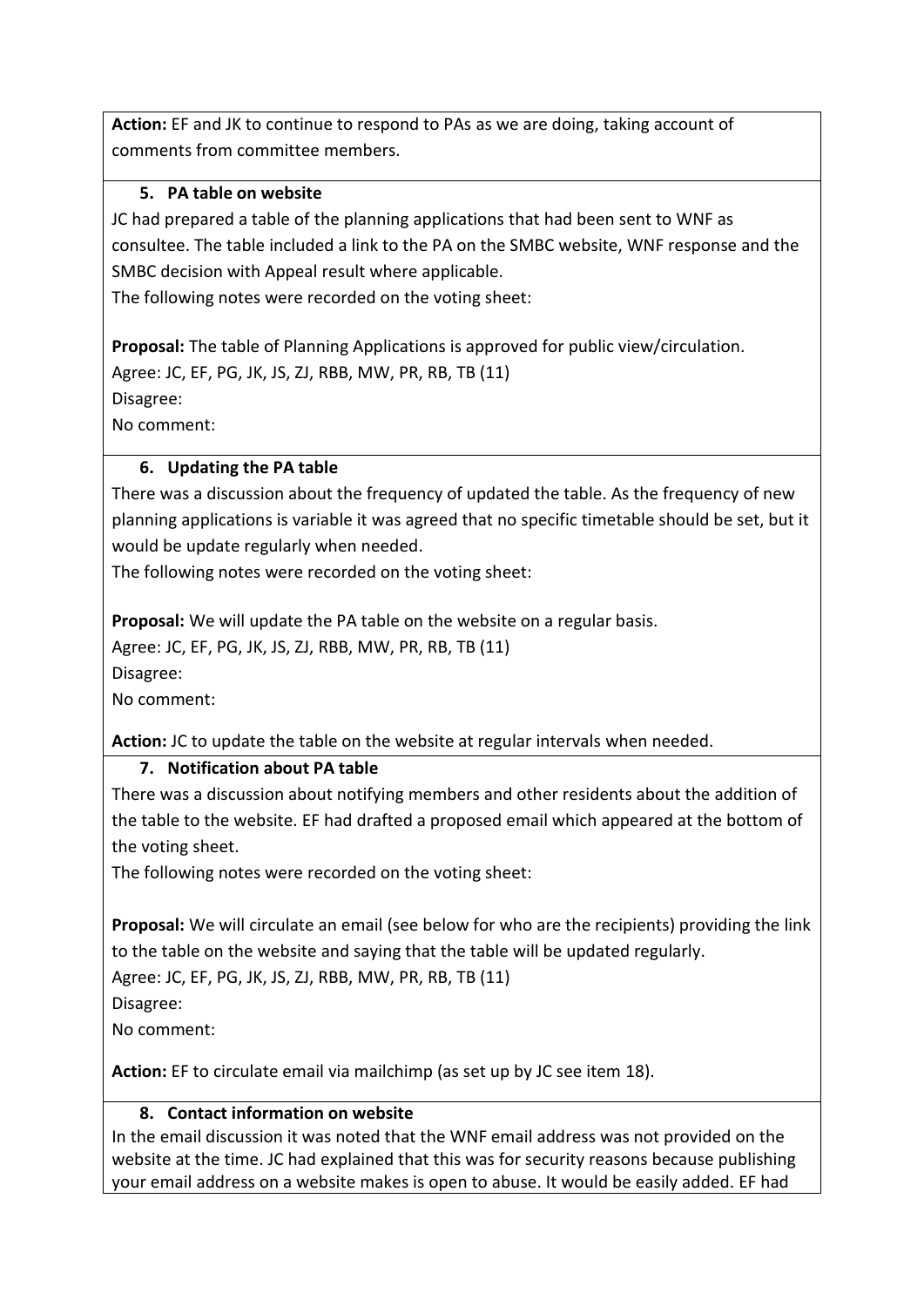suggested that alternatively the sign up table could be made more visible. JC had suggested that a link rather than the actual address could be provided. A trial period to assess the impact on unwanted mail was discussed.

The following notes were recorded on the voting sheet:

**Proposal:** A link to the WNF email address will appear on the website on the Contact US page for a trial period of one month while we assess the impact on the inbox.

Agree: JC, EF, PG, JK, ZJ, RBB, MW, PR, RB, TB (10)

Disagree: JS

No comment:

Comments:

EF: Yes. It is important for people to be able to contact us easily. Some people don't want to complete a form, so the link is ideal for them.

PG: I don't see it causing any problems and it makes it easier to make contact

JC: \*I def agree in principle but in these days of increased spam and scams I remain a bit concerned about disclosing the actual addy

JS: I think the form is good enough

**Action:** JC to include a link to the email address, in addition to the form, for a trial period.

### **9. Circulation lists**

The spreadsheet of WNF contacts had been circulated to the committee. This included a number of categories of residents including:

- i. Committee members
- ii. Forum members

Non-members who constitute the following categories:

- iii. People who have signed up for updates since the forum began
- iv. Residents who responded to Regulation 14 and requested updates on the WNP
- v. Neighbours interested in Stockport Council updates.
- vi. Organisations who responded to Regulation 14 and requested updates on the WNP.
- vii. Developers, agents and landowners who responded to Regulation 14 and requested updates on the WNP.
- viii. People who responded to SMBC's Regulation 16 consultation (list supplied by SMBC).

EF explained that she selected the appropriate recipients according to the content of the message, by simply copying and pasting from appropriate columns in the spreadsheet into the blind copy section of an email, which was quick to achieve. In the past, the majority of messages went to members only. Non-members were included in occasional updates. The few people who responded to regulation 16, but were not in any other list, had never been contacted because we believed that to be SMBC's consultation.

PG raised the questions of whether all of these contacts, except Forum members, should now be archived, because they related specifically to Plan development; and what type of messages WNF should be circulating at this stage. A discussion via email followed.

This gave rise to two options shown in items 10 and 11 below.

The following notes were recorded on the voting sheet:

**Proposal:** We will archive all contacts in our circulation list, except WNF members and our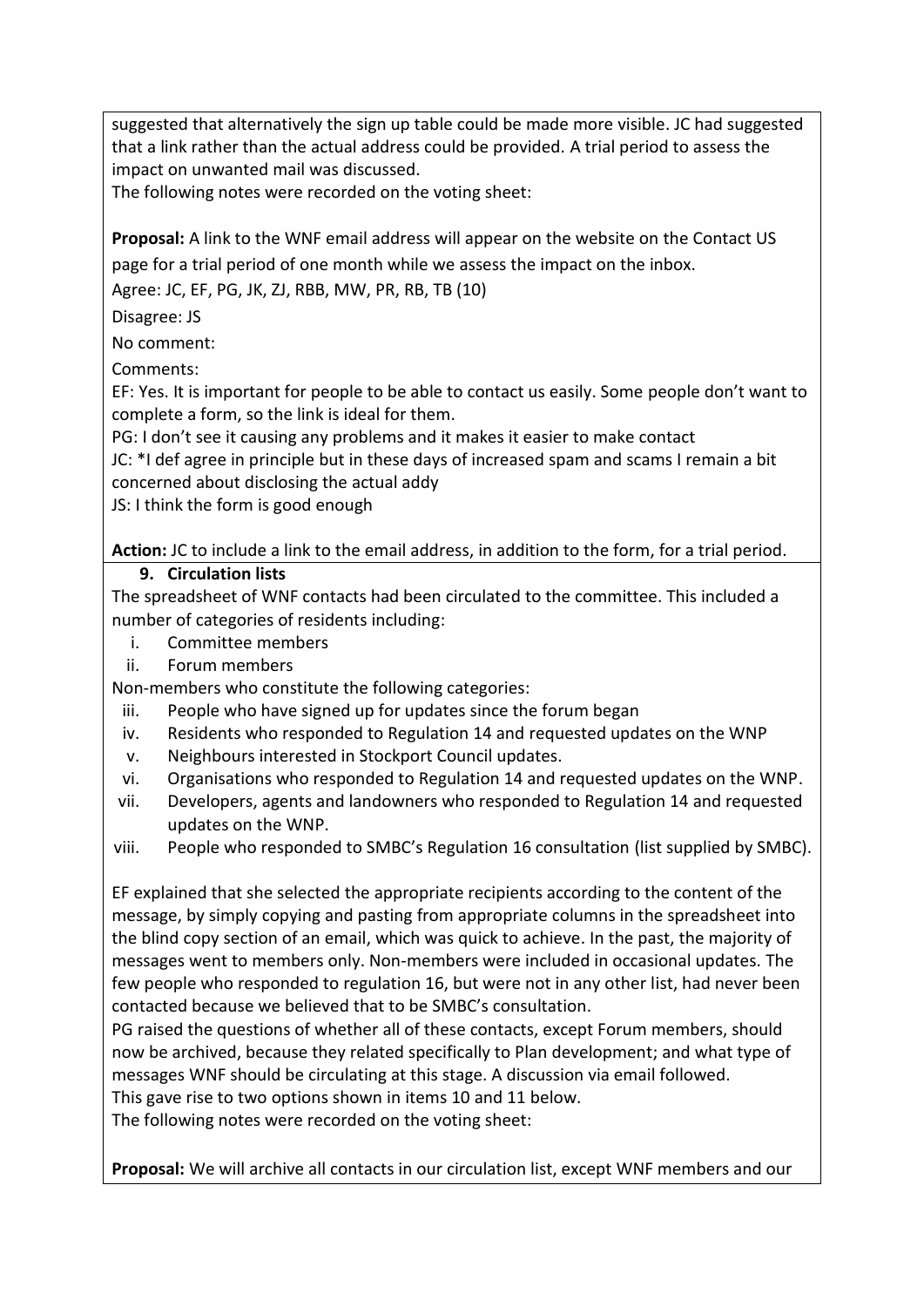advisors. Agree: JC, EF, PG, JK, JS, ZJ, RBB, MW, PR, RB, TB (11) Disagree: No comment:

**Action:** EF to archive all non-member contact details.

### **10. WNF becomes a members-only organisation**

There was a discussion about becoming a members-only organisation from now on. The following notes were recorded on the voting sheet, which highlighted that either option 10 or 11 had to be chosen, if the voter agreed with number 10, then they could not agree with number 11:

**Proposal:** We will no longer hold a mailing list of non-members and the option to "subscribe to our mailing list" will be deleted from the website.

Agree: PG, RBB, TB (3)

Disagree: EF, JC, JS, MW, PR (5)

No comment: JK

Comments:

PG: I agree. Lists such as this go out of date very quickly and only make contact with random people. We should instead encourage these people to join the Forum if they wish to be contacted.

EF: I disagree. I was thinking we would have to do this at one point, but then realised that renewed opt-in is a way around it. Some people wish to be kept informed, but do not want to be members. The mailing list gives us a wider reach into the community.

JS: I think you need a record of those that commented on the plan for historical purposes with our comments retained so that not one can challenge the way the plan.

MW: Although I think non-members should be encouraged to join WNF.

EF: we have a detailed table of responses to Regulation 14 in [Appendix D to the](http://woodfordnf.co.uk/wp-content/uploads/2018/10/Appendix-D-Regulation-14-Consultation-Representations-and-Responses-total-19-Oct-18.pdf) 

[Consultation Statement.](http://woodfordnf.co.uk/wp-content/uploads/2018/10/Appendix-D-Regulation-14-Consultation-Representations-and-Responses-total-19-Oct-18.pdf) I have their contact details stored separately in a spreadsheet,

which can be archived. Any non-member contact details stored in Google mail can deleted for GDPR safety.

**11. WNF allows subscription to a new non-members mailing list** The following notes were recorded on the voting sheet:

**Proposal:** We will retain the option to subscribe to our mailing list on the website and invite all our existing contacts (excluding organisations, developers and Regulation 16) to subscribe if they wish (seems only fair if we are inviting new ones).

Agree: JC, EF, JS, ZJ, MW, PR, RB (7)

Disagree:

No comment: JK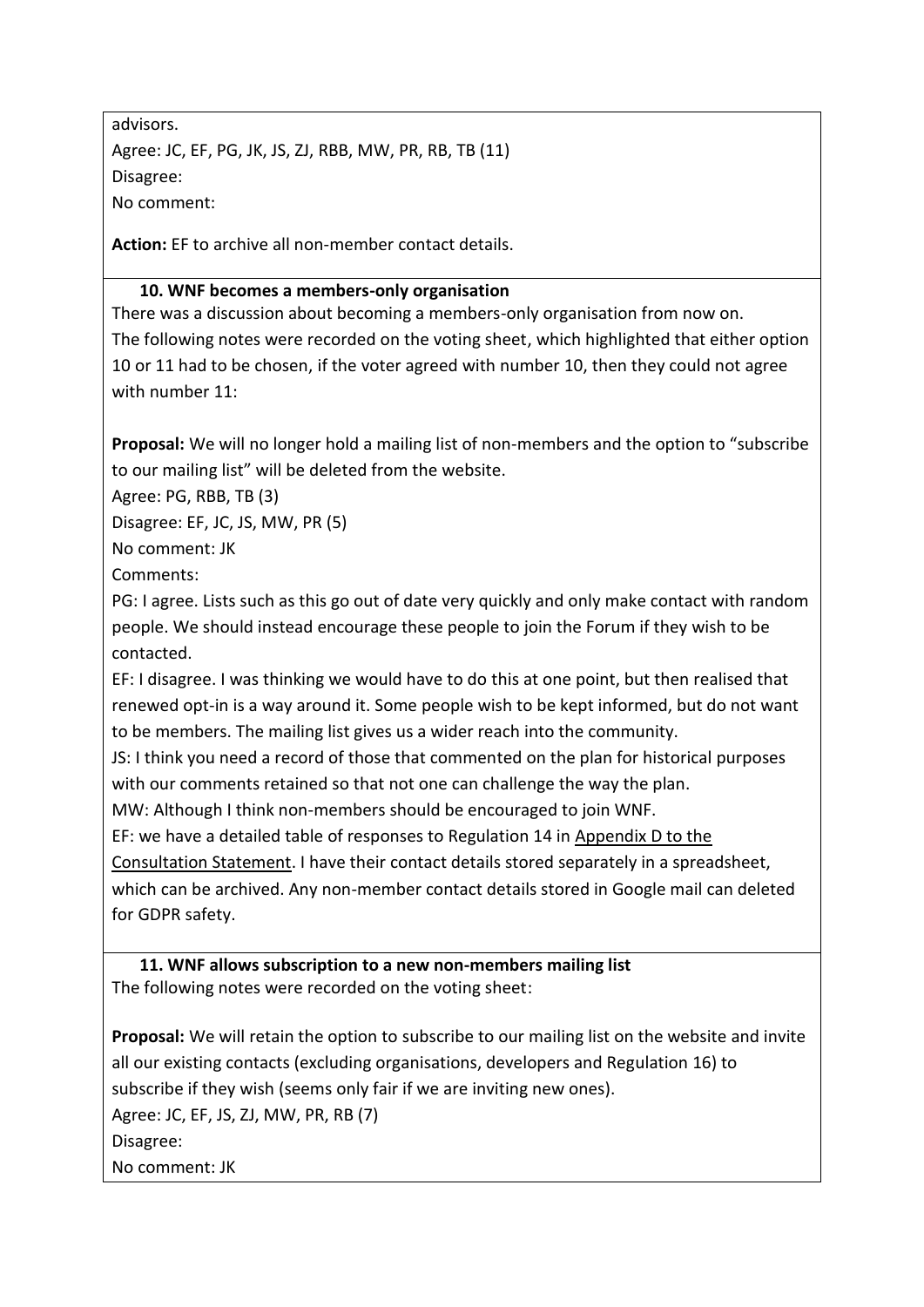Comments:

EF: Yes. It is a pity to lose all our contacts built up over 7 years without giving them the chance to stay on our mailing list. They should be given the chance to opt in again to this new phase in our role. I would not include developers and agents because they do not live or work here, but will understand if others think it would be wrong to exclude them. JC: Agree

JS: One off email to invite them to be members to get the information as per draft email.

**Action:** Retain the option to subscribe to our new mailing list on the website

## **12. Membership of the Forum**

There was a discussion about inviting new members into the forum. It was agreed that they would be welcome.

The following notes were recorded on the voting sheet:

**Proposal:** Residents in the neighbourhood area and people who work in Woodford can still join the neighbourhood forum and we retain the form on the website to complete for anyone wishing to join.

Agree: JC, EF, PG, JK, JS, ZJ, RBB, MW, PR, RB, TB (11)

Disagree:

No comment:

Comments:

JC: Yes, I think this is particularly important.

EF: A couple of thoughts in the light of the votes:

Currently on the website there is a form to subscribe to the mailing list on Home Page and also on the Contact Us page. A Join Us form appears on the Contact Us page, but not on the Home Page

Given that we are all in favour of encouraging residents to join the Forum, should we replace the Subscribe to Mailing List form with the Join Us form on the Home Page? That still would leave the option to subscribe to mailing list on the Contact Us page. What do we think?

**Action:** Retain the option to join the forum on the website.

# **13. Public service messages**

There was a discussion about public service emails, such as green bin timetables, which had been sent out to WNF circulation list mainly during the Covid-19 emergency. It was generally thought that this was the remit of WCC and WNF should restrict itself to planning issues.

The following notes were recorded on the voting sheet, which noted that options 13, 14 and 15 were mutually exclusive, so the voter could only agree with one.

**Proposal:** WNF ceases to circulate public service messages and we leave that to WCC. Agree: JC, PG, JK, JS, ZJ, RBB, MW, RB, TB (9) Disagree: EF, PR (2)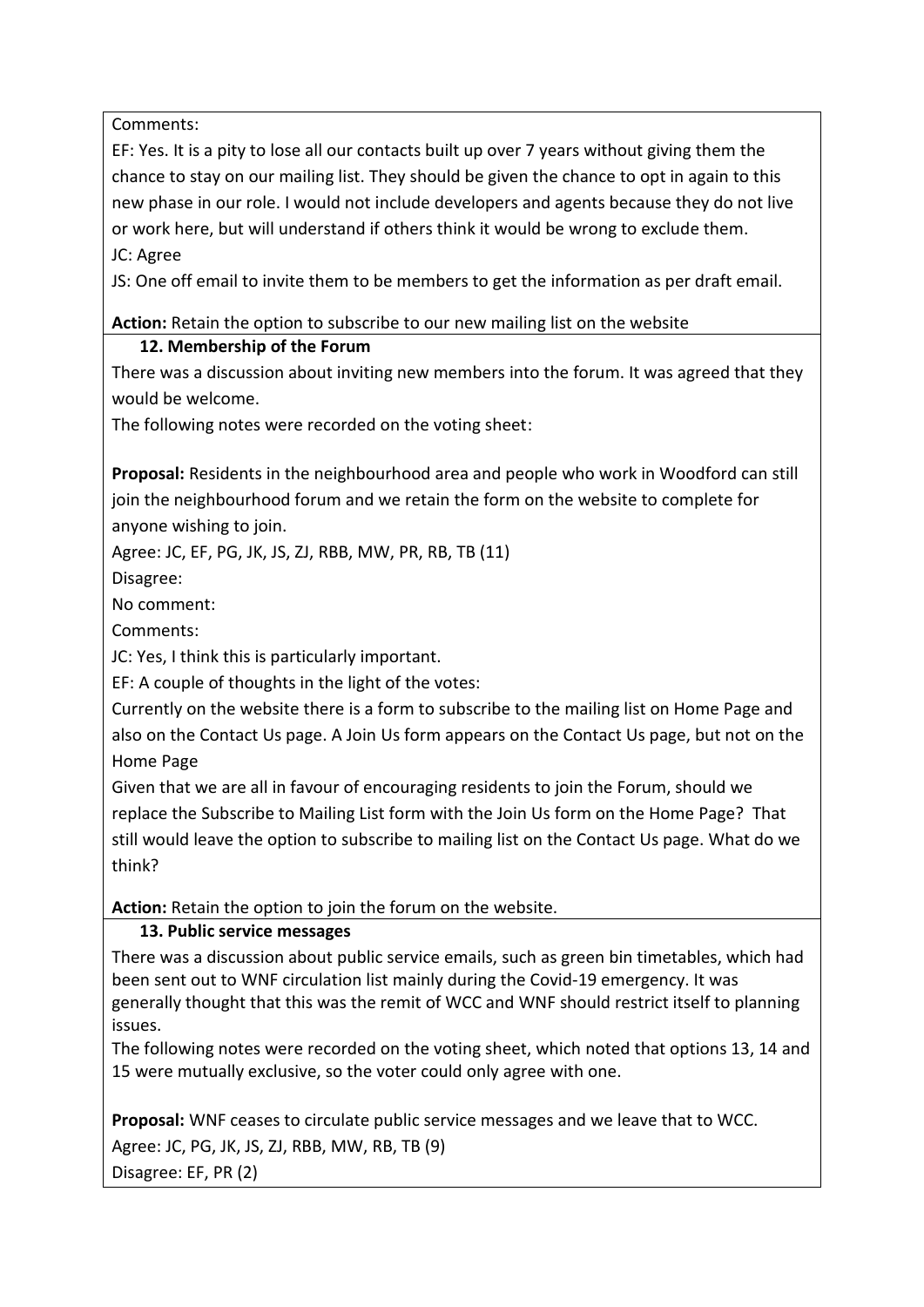No comment:

Comments:

EF: I disagree. I was favouring this at one point, but have changed my mind because it is very little trouble. See response to option 15.

PG: I agree - the Forum has a single purpose to prepare and monitor a development plan and should only maintain a data base of e mails for that purpose, ie Forum Members. I'm not sure that a data base collected for Forum purposes should be used for other types on communication. Any other circulation should be done by WCC.

JS: Yes, WCC is already providing that information (although I do warm my family re roadworks!)

PR: Planning only is a valid point to control work load and concentrate efforts and limited resources, but in the end some messages need getting out to residents by all means possible, so I think the option should be there at the managements committee`s discretion EF: Notes following the debate. I still think the WNF constitution covers us for circulating general information in an emergency situation, such as Covid-19, as an addition to WCC newsletter and they may reach different audiences (WCC recipients are unknown to the WCC committee). However, I am very happy for WNF to stop doing it. It is not a big issue and there must be some duplication. Also neither WNF nor WCC messages about bin collections seemed to be assimilated by residents anyway.

**Action:** WNF will cease to circulate public service messages.

**14. Proposal: WNF continues to circulate public service messages, but to WNF members only.** (Alternative proposal)

Agree:

Disagree: EF, JC, JS, RBB, TB

No comment:

Comments:

PG: I disagree – any e mails, even to Forum members should only be about planning. JK: No - there are other routes to do this so WNF can concentrate on Planning matters JS: Not WNF remit

**15. Proposal: WNF continues to circulate public service messages to members and wider mailing list of newly opted-in subscribers.** (Alternative proposal) The voting sheet noted that this could only apply if option 11 was chosen.

Agree: EF, PR, ZJ (3)

Disagree: JS (1)

No comment:

Comments:

EF: Yes. These messages are very little trouble to write and the selected circulation list is put into blind copy by the click of a button (whether by current method or mailchimp). They reach people who are not signed up to receive WCC newsletter and it is a very small thing we can do to help during the Covid-19 crisis. We could have a standard bit at the bottom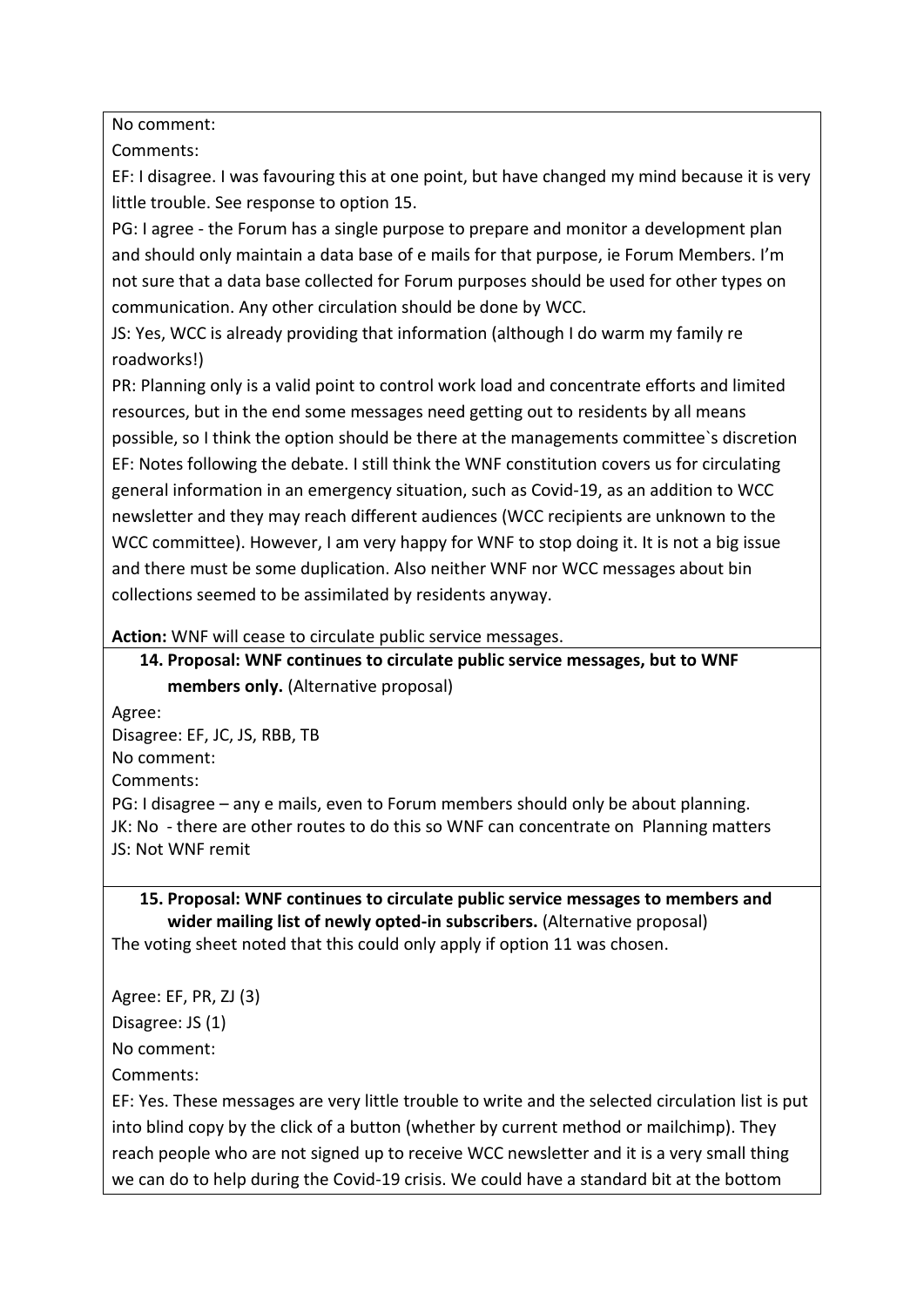with links to WNF and WCC websites to raise awareness of both.

JC: I think that if someone wishes to receive any communication from WNF then that person should join WNF. Without looking carefully at the Constitution I'm not sure we can say that but at the very least I feel they should be "encouraged" shall we say to join WNF. I think also with a WWMCC hat on (I will run it past the committee) that WWMCC includes a link to both WNF and WCC at the foot of its emails in future.

JS: I think a one off email is enough.

RBB: Didn't choose option 11, so not applicable.

MW: I think WCC should circulate public service messages in their newsletters but maybe include links to WNF & WWMCC websites to capture a wider audience.

RB: I think WCC should circulate public service messages in their newsletters but maybe include links to WNF & WWMCC websites to capture a wider audience.

### **16. Newsletters**

The idea of a WNF newsletter and the number of community newsletters from other organisations had been discussed. It was generally felt that a regular WNF newsletter was not needed because any key WNF news is reported in the WCC newsletter. The following notes were recorded on the voting sheet:

**Proposal:** We will not produce a WNF newsletter, but circulate updates about PA table, local plans etc to agreed circulation list, when appropriate, via email.

Agree: JC, EF, PG, JK, ZJ, JS, RBB, MW, PR, RB, TB (11) Disagree: No comment: Comments:

EF: Yes. WCC newsletter covers anything for general consumption.

JK: Yes. Focus should be on Planning

## **17. WCC Newsletter**

This proposal was included to formally approve the inclusion of WNF news in the WCC newsletter.

The following notes were recorded on the voting sheet:

**Proposal:** WNF news may be included in the WCC newsletters.

Agree: JC, EF, PG, JK, JS, ZJ, RBB, MW, PR, RB, TB (11) Disagree: No comment: Comments: PG: WCC newsletter covers anything for general consumption. JK: Yes, as 16 JS: Yes. WCC newsletter covers anything for general consumption.

**18. Use of mailchimp to circulate emails**

JC and EF explained that this system was in common use, had some advantages over other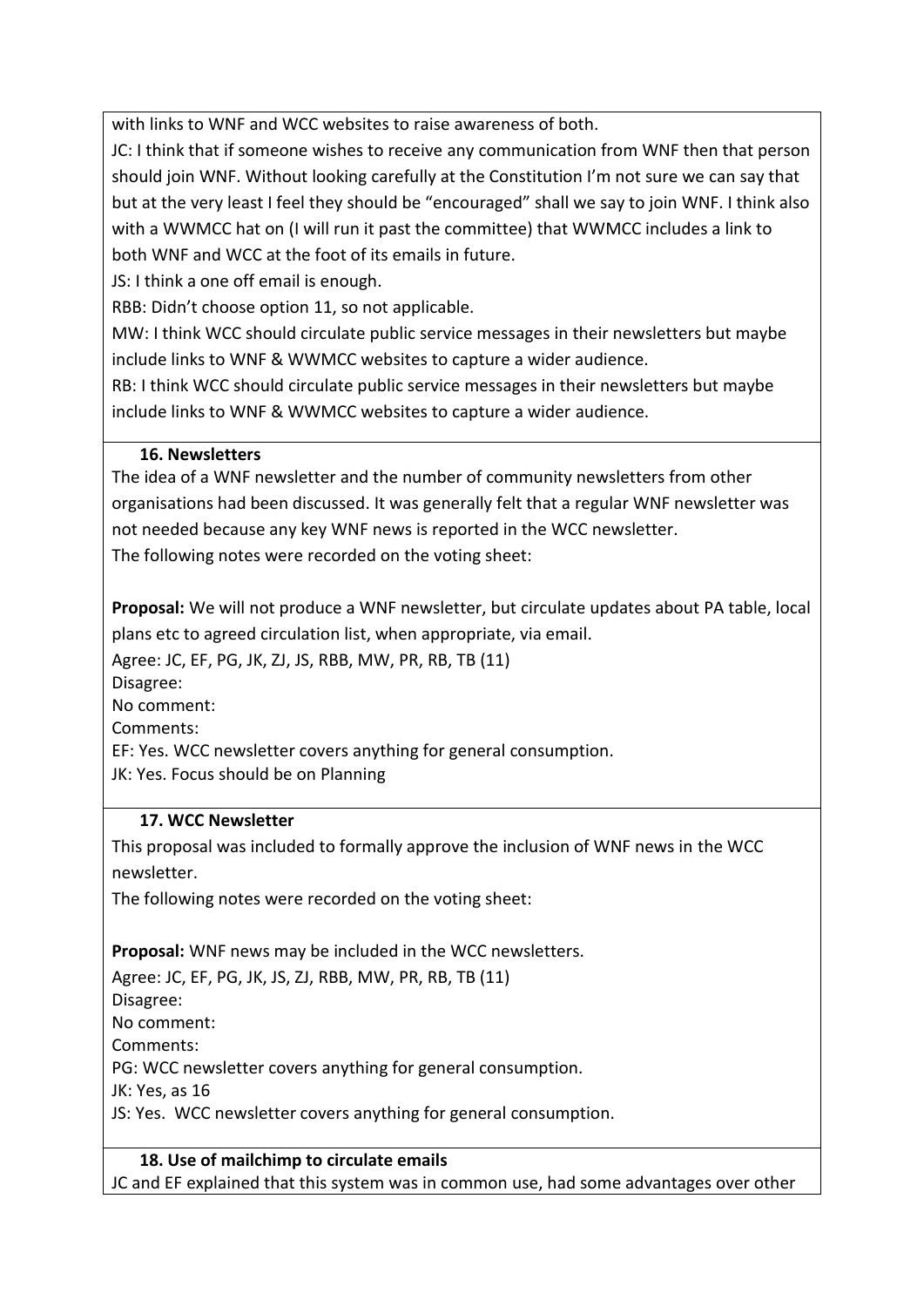email systems and is GDPR compliant. EF noted that WNF members had been asked for positive opt-in when GDPR regulations changed and all messages had an opt-out of further emails option. The current system sends to all selected recipients with a click of a button, so is equally convenient, but mailchimp may look nicer and includes other facilities for assessing website viewing. Mailchimp is an American marketing automation platform and email marketing service. Wikipedia explains: [https://en.wikipedia.org/wiki/Mailchimp.](https://en.wikipedia.org/wiki/Mailchimp) The following notes were recorded on the voting sheet:

**Proposal:** Use of mailchimp is approved to send messages. Agree: JC, EF, PG, JK, JS, ZJ, RBB, MW, PR, RB, TB (11) Disagree: No comment:

Comments:

JC: I think there are certain occasional types of "messages/news" that would really lend themselves to the use of mailchimp – imo the news of the PA table being one of them.

### **19. Annual Monitoring Report**

There was an email exchange over whether it was WNF's or SMBC's responsibility to produce a monitoring report. Some internet searches suggested the latter. However, JK provided the following information: Locality have some useful documents for monitoring including one called After the Neighbourhood Plan – follow the link

[https://neighbourhoodplanning.org/toolkits-and-guidance/how-to-implement-monitor](https://neighbourhoodplanning.org/toolkits-and-guidance/how-to-implement-monitor-and-review-your-made-neighbourhood-plan/)[and-review-your-made-neighbourhood-plan/](https://neighbourhoodplanning.org/toolkits-and-guidance/how-to-implement-monitor-and-review-your-made-neighbourhood-plan/)

**Proposal:** We will produce an Annual Monitoring Report for presentation at the AGM. Agree: JC, EF, PG, JK, JS, ZJ, MW, PR, RB, TB (10)

Disagree:

No comment:

Comments:

RBB: I believe we should not make this decision until we know what is involved EF: We can work with John while there is a lull in new PAs to start structuring the contents, following Locality guidelines.

### **20. Timing of the Annual Monitoring Report**

There was an email discussion about whether to start now or wait until we know who should do it and what is involved because internet searches raised some doubt about whose task it was, until JK later clarified.

**Proposal:** The Annual Monitoring Report will be circulated to members prior to the AGM. Agree: JC, EF, PG, JK, JS, ZJ, MW, PR, RB, TB (10)

Disagree:

No comment:

Comments:

EF: Yes. I think it would be unwise and stressful to leave it until the last minute. In addition, it will give members chance to absorb the information before the meeting and think about any questions they may have. We may not be able to hold a public meeting, but that may have changed by September.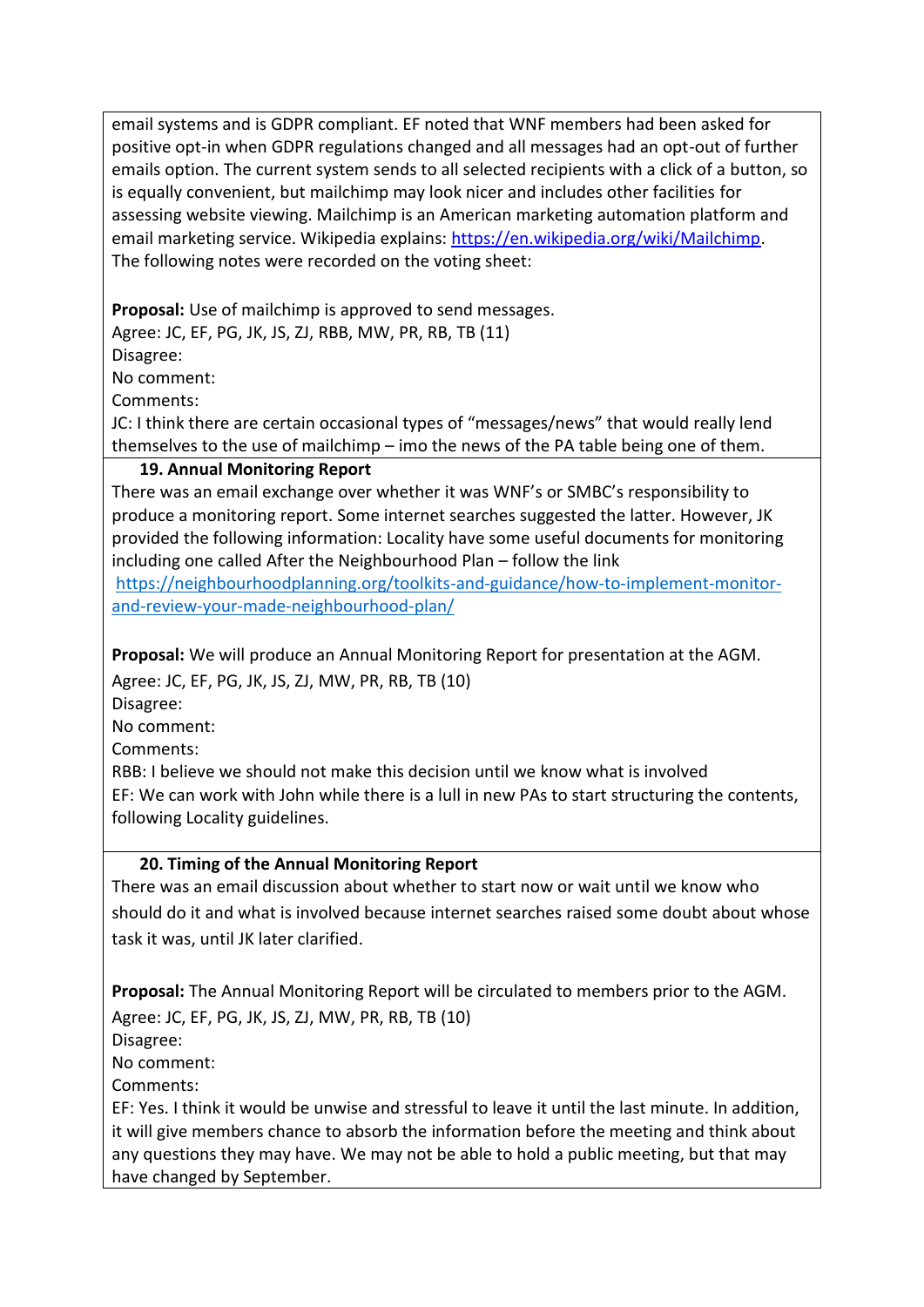JK: Yes. May also be worth sending to local councillors, MP and SMBC RBB: As for 19 PR: Yes, I also agree with JK re extended circulation and would add WCC/WWMCC and other local NF`s

### **21. Village Aspirations**

It had been clear that all committee members were keen to keep this as a high profile and initiate projects.

**Proposal:** It remains on the WNF agenda as a joint venture with WCC, but WCC is the best organisation to lead the way now.

Agree: JC, EF, PG, JK, JS, ZJ, RBB, MW, PR, RB, TB (11)

Disagree:

No comment:

Other comments:

PG: I think that the Village Aspirations should be re-examined by WCC. Time has passed and some have been carried already. WCC should consider if there are new ones and monitor the Redrow conditions some of which start to kick in after specified numbers of completions.

JK: Yes. Need to update and review

PR: Yes, but perhaps needs a small team to look into progressing this who are not committed directly to PA reviews.

#### **22. AOB**

### **Bridle Road Appeal**

EF: I sent an email to Emma Curle accepting the offer of a video call but she had not replied. I assume that the offer has been withdrawn.

JS: Did the email  $7<sup>th</sup>$  May go out to the residents with regards to any appeal?

EF: Answer to Jane's question. Yes it went to Jonathan Margolis, John Meare and Kate Wardle-Davies. They all replied saying that they had sent their emails to Emma Curle. Last week Kate Wardle Davies asked if we had heard anything because they had heard nothing from the council's about their intentions.

PR: After recent issues of interpretation of our current WNP (land nr Windy Ridge) perhaps we can issue a concise guidance note re our interpretation of our policy. (if this is permitted) (or some form of 5 year review etc to address any anomalies that have arisen from the policy's use in practice.)

#### **GMSF**

This message from the SGMGB Hon Sec was posted on Facebook on 3<sup>rd</sup> June 2020:

*Message from GMCA today to SGMGB - Following the question on the GMSF at today's Mayors Press Conference this statement has been released by GMCA which reinforces what*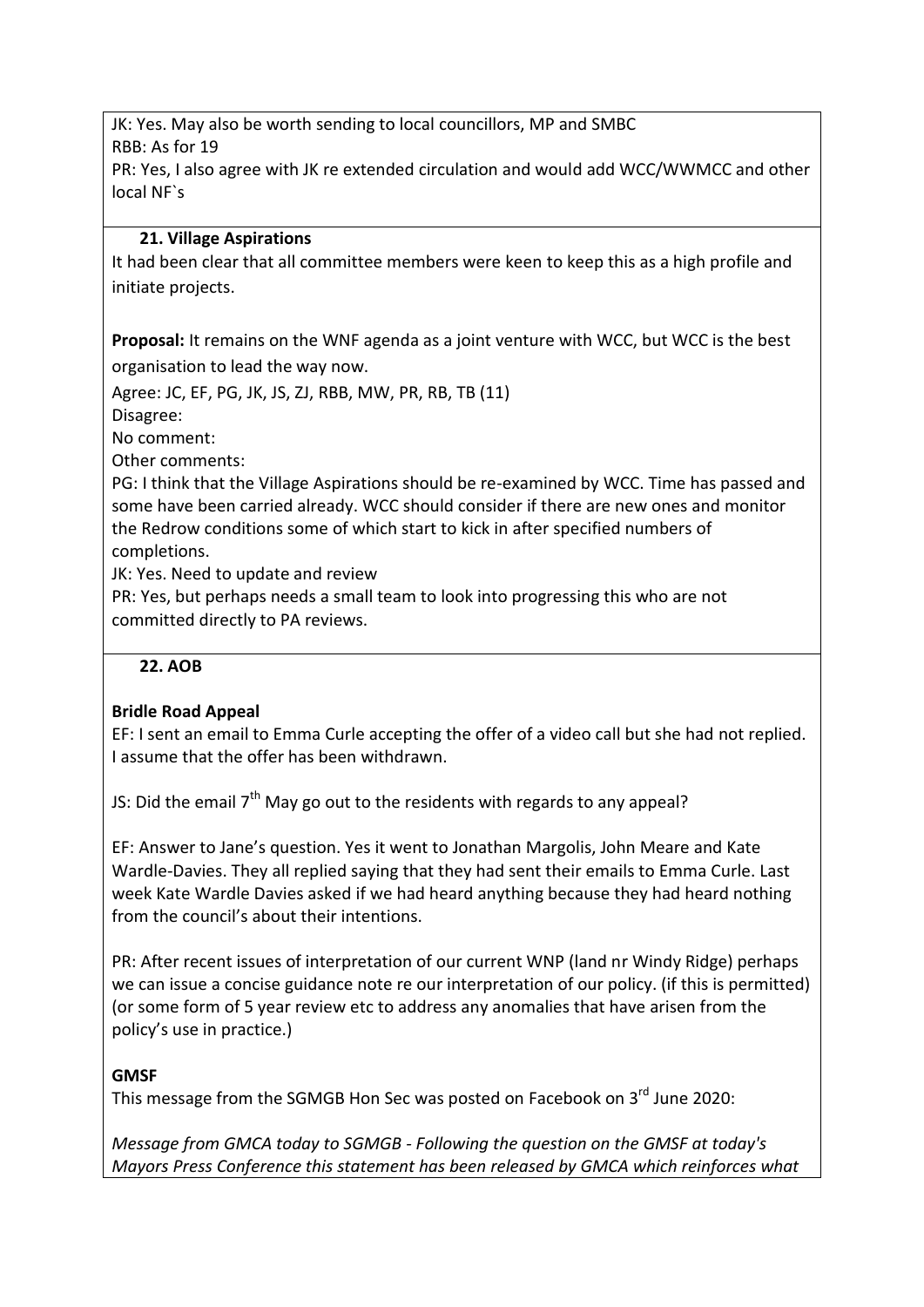#### *the Mayor said:*

*"The Greater Manchester Spatial Framework (GMSF) is a strategic plan for the whole cityregion, and is part of a shared commitment to ensuring that growth benefits all of our people and places.*

*The coronavirus pandemic has already had a significant impact on the local economy, and its effects on employment and housing are likely to be felt for some time. For this reason, it is essential that any plan recognises and responds to these new circumstances. Acknowledging these circumstances will be vital to ensuring that Greater Manchester is prepared for the challenges that lay ahead, and that we seize the opportunity to build back in a way that's better and fairer for all.*

*Our focus is on getting the right plan in place, and a revised timescale for consultation will be published as soon as possible."*

### **SGMGB**

EF: Working with core members of SGMGB to produce a revised and improved constitution.

### **Friends of the Earth meetings on planning**

Friends of the Earth ran a series of Zoom meetings where a panel of planning experts gave presentation and answered questions, with the aim of educating the public. EF had signed up and had missed them all but was intending to participate in a meeting dedicated to GMSF. There was an option to submit questions in advance. Marj Powner (Carrington Moss rep) and Peter Burns (Heald Green rep) were intending to participate. Our questions submitted in advance included:

2014 v 2016 ONS figs; 19 year v 15 year plan period; inclusion of windfall sites; will the evidence base need updating after so long in preparation; what will be the influence of the Mayor if it goes forward as a joint development plan rather than a strategy development plan?

#### **Proposed changes in planning**

An article in the Sunday Times about discussions about proposed reforms has been reported in social media. (circulated)

EF reported that these are causing concern among members of SGMGB.

#### **Area Committee Meeting**

The next Area Committee meeting will be held on Thu 18 June. It will discuss 141 Woodford Road PA, DC/076101. Officers have recommended approval. The Agenda is on the [website](http://democracy.stockport.gov.uk/ieListDocuments.aspx?CId=142&MId=27197&Ver=4)

The Reports Pack refers to WNP: "Woodford Neighbourhood Plan ENV3 Protecting Woodford's Natural Features ENV4 Supporting Biodiversity DEV4 Design of New Development"

"Objections from WNF that the redevelopment of this backland site would be contrary to policy DEV4 are noted. The policy however does not preclude backland development (irrespective of how many residents are opposed to such development) but rather requires development to reflect and respond to the rural character of the Area. Despite falling within the plan area, the application site is of different character to much of the Woodford area. As described above the area within with the